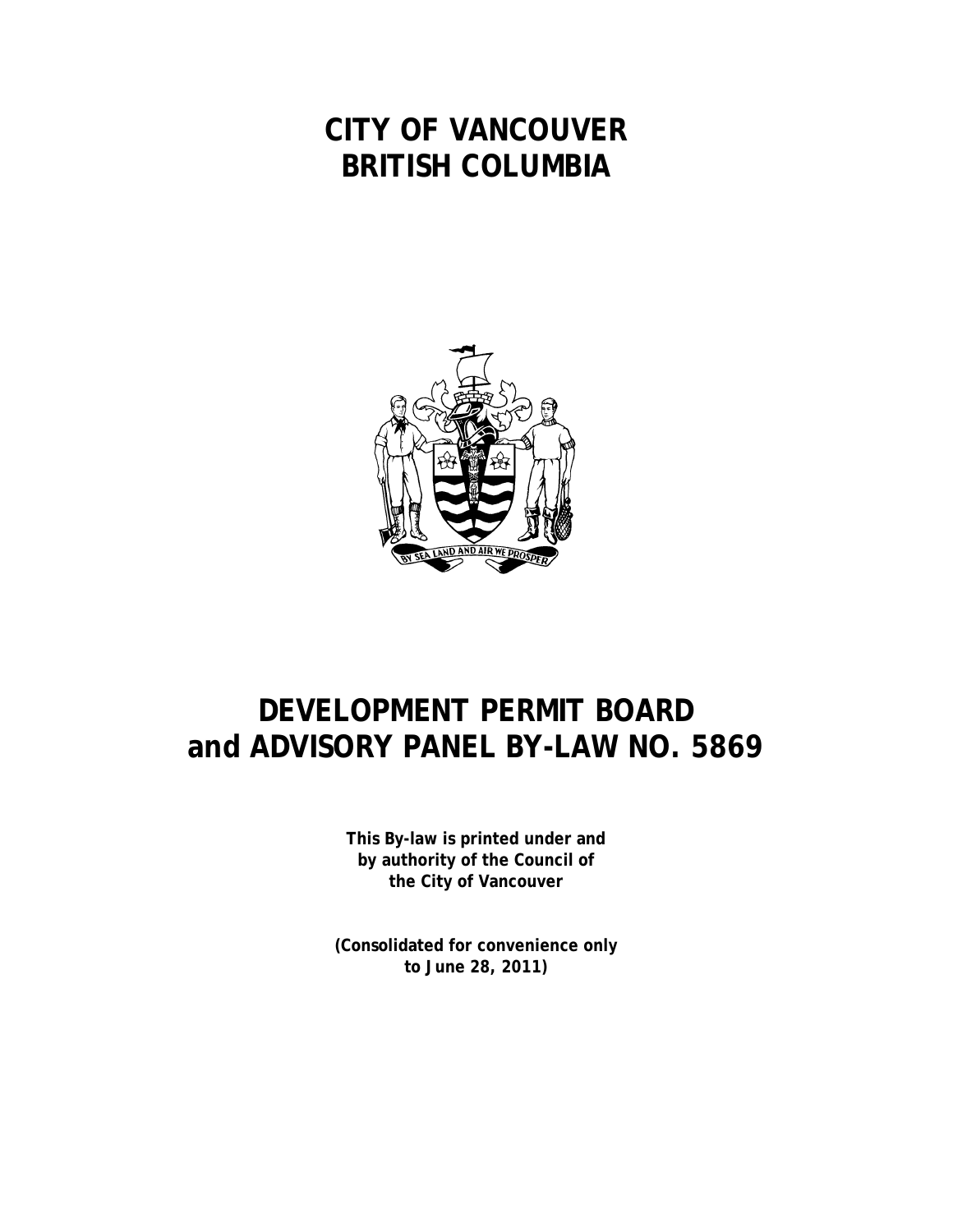## **BY-LAW NO. 5869**

## **A By-law to repeal By-law No. 9435 and to substitute in its place a new by-law respecting the Development Permit Board and its Advisory Panel**

 **(Consolidated for convenience only, to include By-law No. 10302 effective June 28, 2011)**

\_\_\_\_\_\_\_\_\_\_\_\_\_\_\_\_\_\_\_\_\_\_\_\_\_\_\_\_\_\_\_\_\_\_\_\_\_\_\_\_\_\_\_\_\_

THE COUNCIL OF THE CITY OF VANCOUVER, in open meeting assembled, enacts as follows:

- 1. This by-law may be cited as the "Development Permit Board and Advisory Panel By-law".
- 2. In this By-law:

"Director of Development Services" means the individual appointed to be the Director of Development Services, or another city official designated to carry out the powers and duties of the Director of Development Services contained in this By-law."

- 3. (a) A Board to be known as the "Development Permit Board" (hereinafter referred to as the "Board") is hereby established and appointed.
	- (b) A Panel to be known as the "Development Permit Board Advisory Panel" (hereinafter referred to as the "Advisory Panel") is hereby established.
- 4. It is hereby declared that this by-law is passed with the intention that each section shall be independent of the other so that, should any section be declared invalid, then such section shall be severable.
- 5. The Board shall consist of the Director of Development Services, who shall be a non-voting member except as Section 12 otherwise provides, and a Deputy City Manager, the General Manager of Engineering Services, and the Director of Planning all of whom shall be voting members.
- 6. (a) The duty and function of the Board is to receive and approve, approve subject to conditions, or refuse such development permit applications as may by by-law be prescribed to be brought before the Board.
	- (b) In the consideration of all applications brought before it, the Board shall hear any representations of the applicant as well as any other person interested in the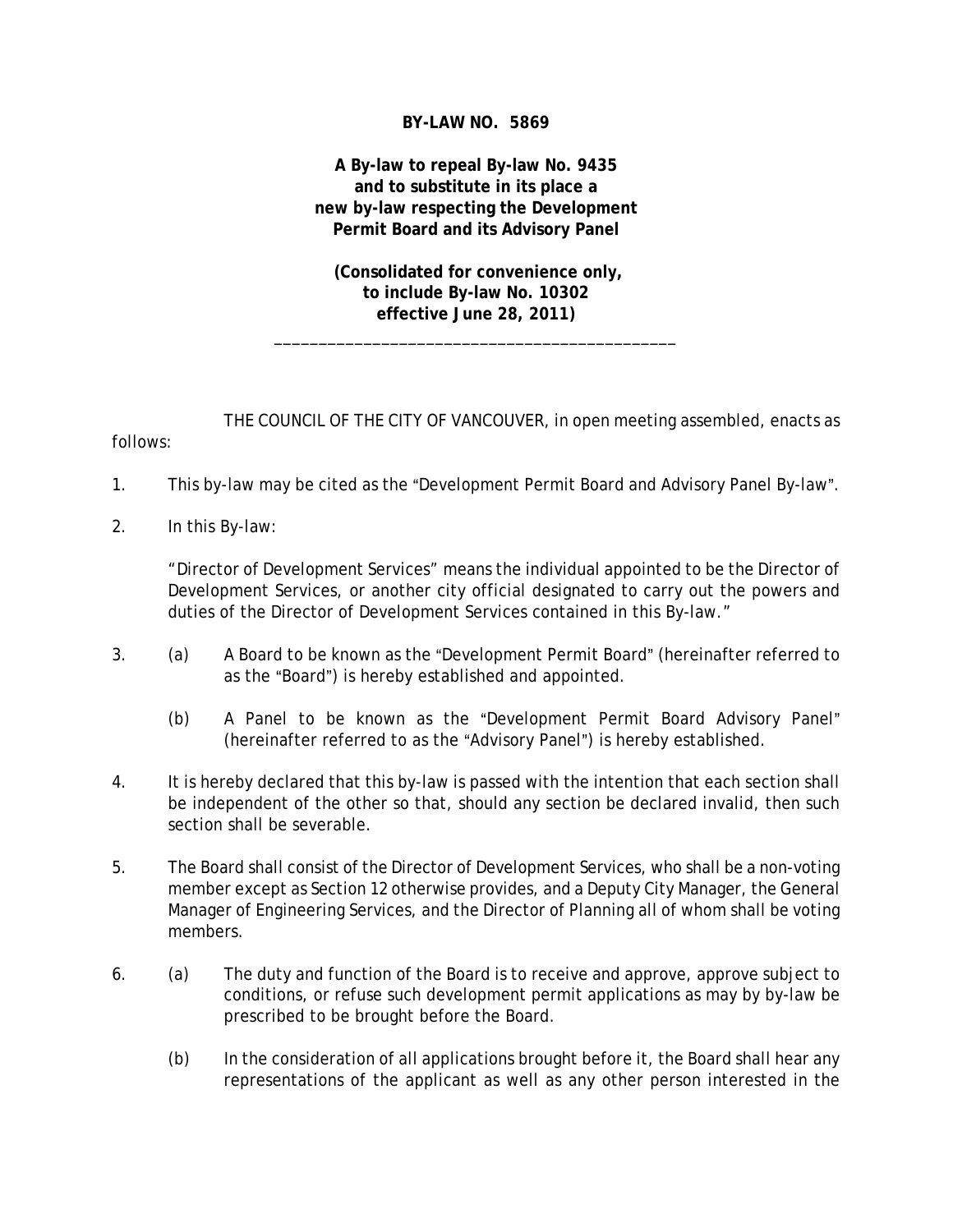application, and before rendering its decision shall consult with and receive any submissions of the Advisory Panel.

- (c) The Chair of the Board, who shall have responsibility to ensure the inclusive, comprehensive, orderly and timely process of conducting the business of the Board, shall be the Director of Development Services.
- 7. The Advisory Panel shall consist of nine members to be appointed by the City Council. Of the nine members, two shall be representatives of the development industry, one shall be the Chair of the Urban Design Panel, one shall be a representative of the design profession, one shall be the Chair of the Vancouver Heritage Commission, and four shall be representatives of the general public. All appointees are to be eligible for reappointment. No person who is a member of the City Council or an employee of the City shall be appointed to the Advisory Panel.
- 7A. Council is to appoint to the Panel:
	- (a) the nine individuals referred to in section 7 for a term of two years more or less, which term is to expire immediately before the first Monday after December 1, 2008;
	- (b) after the expiry of the appointments under subsection (a), five individuals referred to in section 7 whom Council is to appoint for alternating terms not to exceed two years and one year more or less; and
	- (c) after the expiry of the appointments under subsection (a), four individuals referred to in section 7 whom Council is to appoint for alternating terms not to exceed one year and two years more or less.
- 7B. Each first two year term referred to in section 7A, except for subsection (a), is to expire on the second annual anniversary of the date that falls immediately before the first Monday after December 1, 2008, and, thereafter, each two year term is to expire on the second annual anniversary of such date.
- 7C. Each first one year term referred to in section 7A is to expire on the first annual anniversary of the date that falls immediately before the first Monday after December 1, 2007, and, thereafter, each one year term is to expire on the first annual anniversary of such date.
- 7D. Despite sections 7A, 7B, or 7C, if Council does not appoint new members on the first Monday after December 1 in any year, Council deems each term referred to in section 7A extended to the day preceding the date of appointment of a successor.
- 8. The function of the Advisory Panel is to act in an advisory capacity to the Board with respect to development permit applications which are brought before the board, and all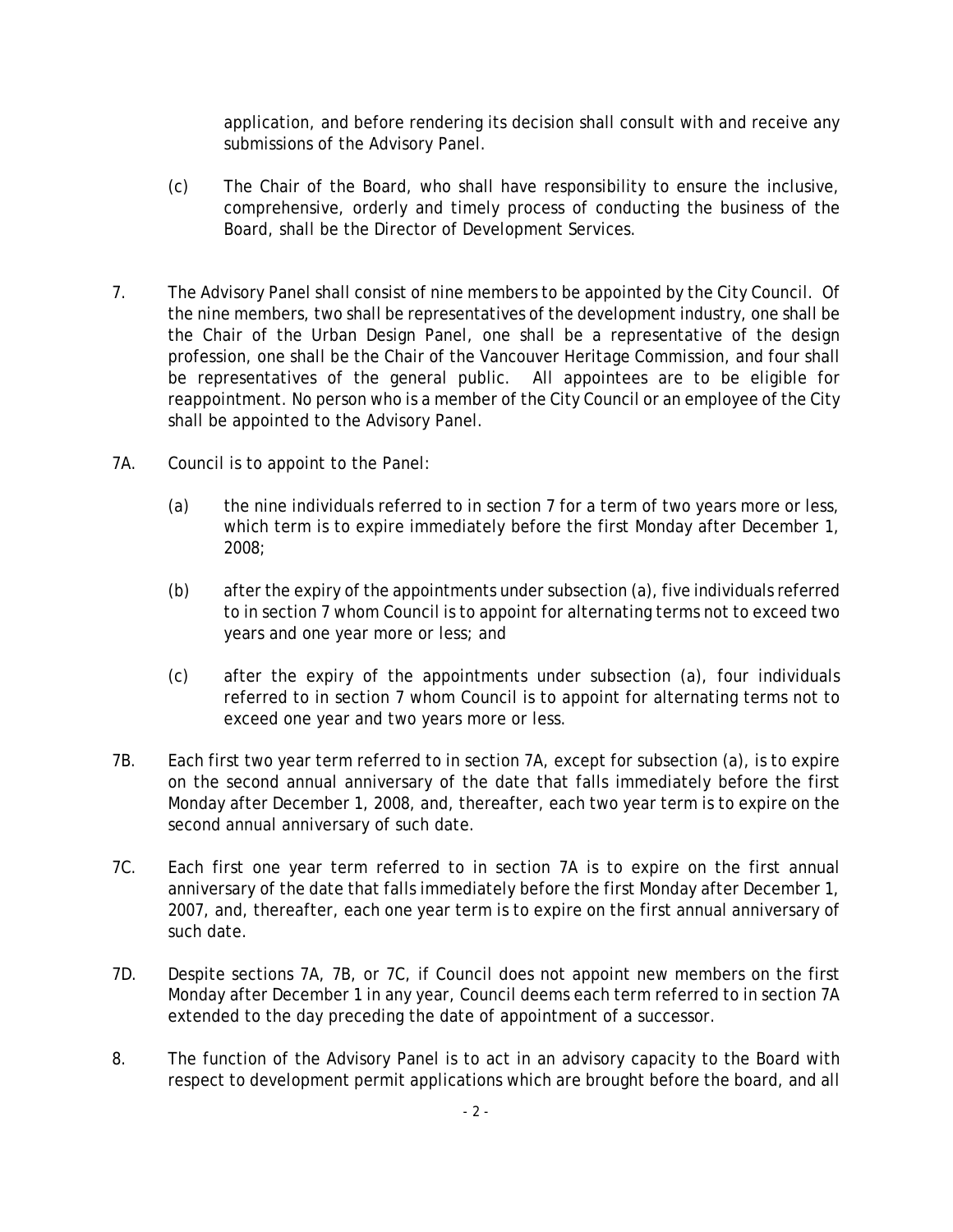members of the Panel shall be entitled to attend and participate in all meetings of the Board.

- 8A. Each of the following Advisory Panel members shall have the following alternate who may act on behalf, and in place, of that member at any Advisory Panel meeting:
- (a) a member of the Vancouver Heritage Commission, selected from time to time by the Chair of the Vancouver Heritage Commission, as alternate to the Chair of the Vancouver Heritage Commission; and
- (b) a member of the Urban Design Panel, selected from time to time by the Chair of the Urban Design Panel, as alternate to the Chair of the Urban Design Panel;

but no other member of the Advisory Panel may select an alternate to act on behalf, and in place, of that member at any Advisory Panel meeting.

- 9. At any Board Meeting:
	- (a) the General Manager of Community Services, or any city official acting in that position, or any other General Manager, may act in place of the Deputy City Manager;
	- (b) an Assistant City Engineer, a Director in Engineering Services or any city official acting in those positions, may act in place of the General Manager of Engineering Services; and
	- (c) an Assistant Director of Planning or any other city official acting in that position, may act in place of the Director of Planning."
- 10. If the Director of Development Services is unable to attend a Board meeting, he or she may appoint a Board member or any alternate of any Board member to act as Chair at that meeting on behalf, and in place, of the Director of Development Services.
- 11. A Board member or alternate who acts as Chair at a meeting may not vote, except as Section 12 otherwise provides, at that meeting.
- 12. If:
	- (a) a Board member:
		- (i) is unable to attend a Board meeting,
		- (ii) leaves a Board meeting, or